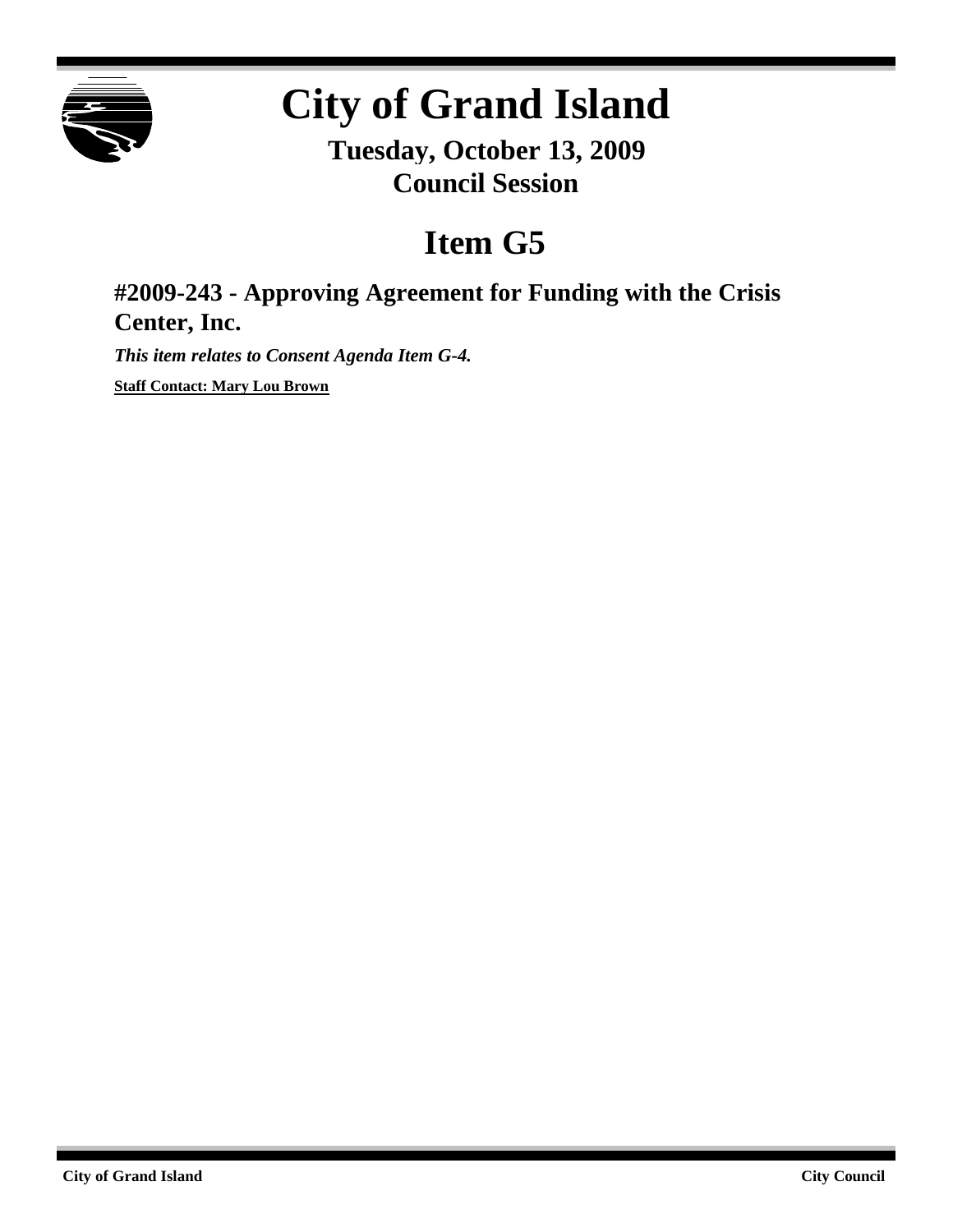#### **AGREEMENT**

THIS AGREEMENT is made and entered into this day of 2009, by and between the CITY OF GRAND ISLAND, NEBRASKA, a Municipal Corporation, hereinafter referred to as "City", and the CRISIS CENTER, INC., a non-profit agency.

WHEREAS, the City is authorized pursuant to Neb. Rev. Stat. §16-246 to preserve order and secure persons or property from violence, danger and destruction; and

WHEREAS, the Crisis Center provides a 24-hour per day service for victims of family violence and sexual assault; and

WHEREAS, the City desires to contract with the Crisis Center to perform certain services associated with victims of family violence and sexual assault.

NOW, THEREFORE, in consideration of the mutual promises set forth herein, the City and the Crisis Center agree as follows:

 $1.$ RESPONSIBILITIES. The Crisis Center agrees to perform the following services pursuant to this agreement:

(A) Provide a safe shelter for victims and victims' family members who are in danger or when there is a threat of danger.

(B) Provide emergency and support transportation to enable victims and victims' family members to access law enforcement agencies, medical treatment, necessary support agencies, court hearings, and/or a safer environment.

(C) Provide medical attention, if needed, and obtain prescriptions (if not covered by client's insurance or through Medicaid).

(D) Assist in filing protection orders.

(E) Provide clothing/food to persons forced to leave their home without time to pack belongings.

(F) Provide child care while the victim are seeking housing, jobs, and keeping appointments with human service agencies.

(G) Assist victims in developing plans to address goals, feelings, roadblocks and services in the community.

(H) Provide support to victims during criminal and civil court proceedings.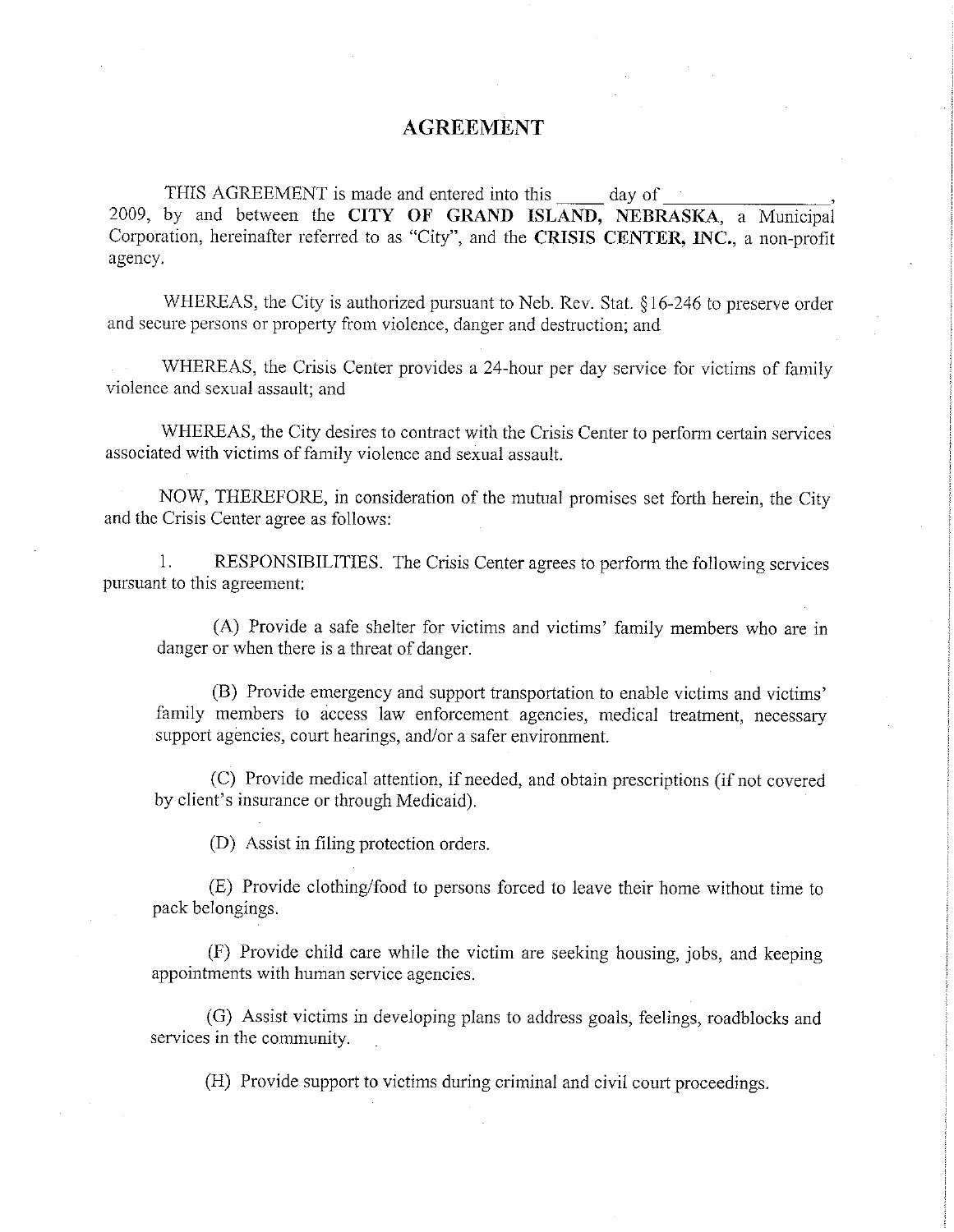(I) Provide support groups to address domestic violence, sexual assault, and teen dating violence issues.

(J) Conduct presentations on date rape, dating violence, domestic violence, elder abuse, rape, acquaintance rape, incest, child abuse, and suicide issues and concerns to school groups, civic organizations and governmental agencies.

 $\overline{2}$ . COMPENSATION. In consideration of the Crisis Center performing the services provided for in this agreement, the City agrees to pay the Crisis Center Nine Thousand Six Hundred and No/100 Dollars (\$9,600.00). Such amount shall be paid upon the execution of this agreement by all parties, and upon approval of this agreement by the Grand Island City Council.

TERM. This agreement shall take effect upon its approval by the City Council  $3<sub>1</sub>$ and execution by the Mayor, and shall terminate on September 30, 2010.

 $4.$ LIMITATION. The Crisis Center hereby agrees that the money paid by the City hereunder shall be used solely and specifically for the purposes stated herein.

5. ENTIRE AGREEMENT. This agreement constitutes the entire agreement between the City and the Crisis Center notwithstanding any other oral agreements or understandings to the contrary and may be amended only in writing, approved and executed as required by law.

IN WITNESS WHEREOF, this agreement is executed by the respective parties.

CITY OF GRAND ISLAND, NEBRASKA, A Municipal Corporation,

By:

Margaret Hornady, Mayor

Attest:

RaNae Edwards, City Clerk

THE CRISIS CENTER, INC., A Non-Profit Agency,

By:

Chairperson of the Board of Directors

 $-2-$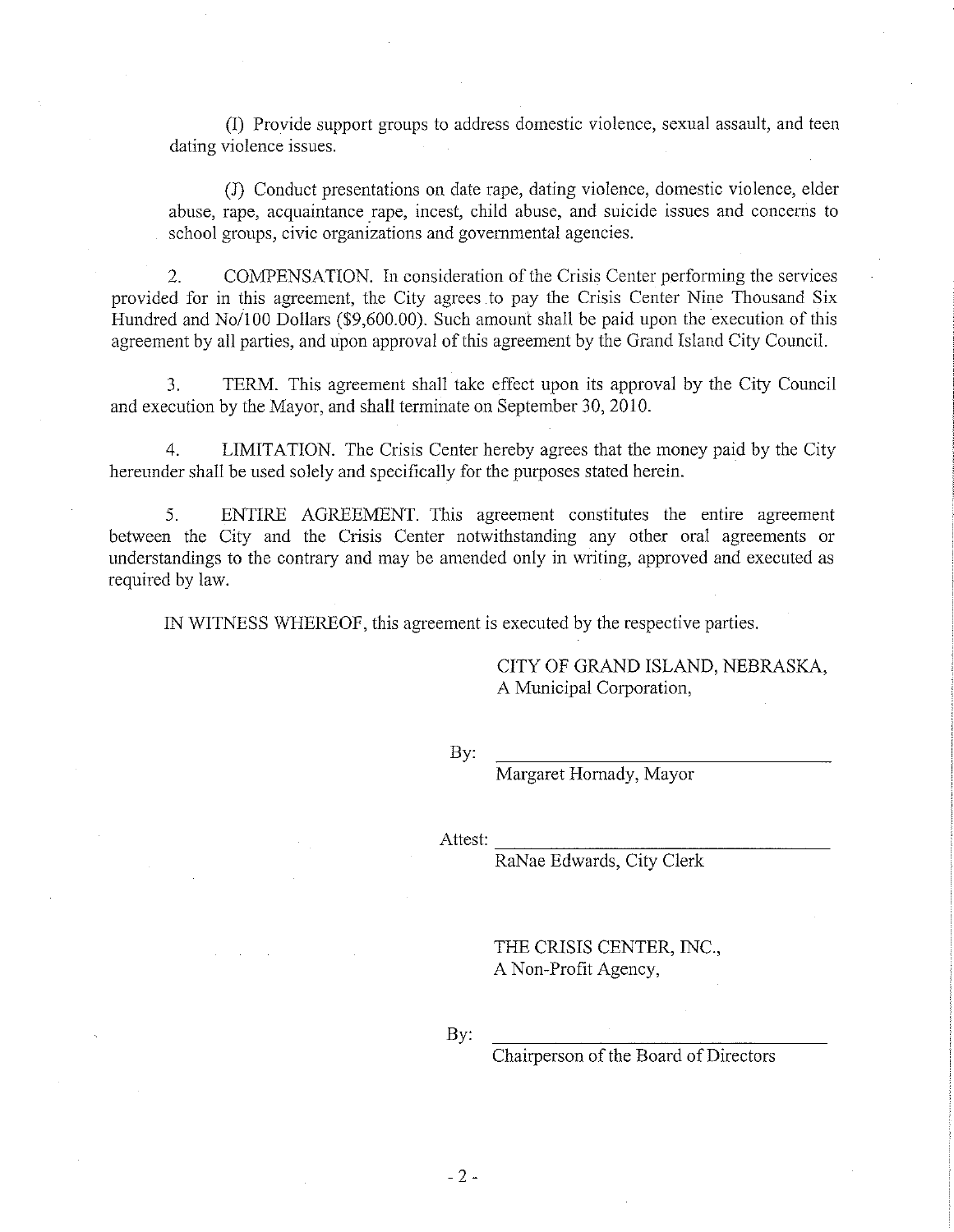#### STATE OF NEBRASKA

COUNTY OF HALL

, 2009, before me, the undersigned, a Notary Public in and for said On Chairperson of the Board of Directors County and State, personally appeared of the Crisis Center, Inc., a Non-Profit Agency, known personally to me to be the identical person who signed the foregoing Agreement and acknowledged the execution thereof to be his/her voluntary act and deed for the purpose therein expressed.

WITNESS my hand and notarial seal the date above written.

 $\lambda$ ) ss

 $\mathcal{L}$ 

Notary Public